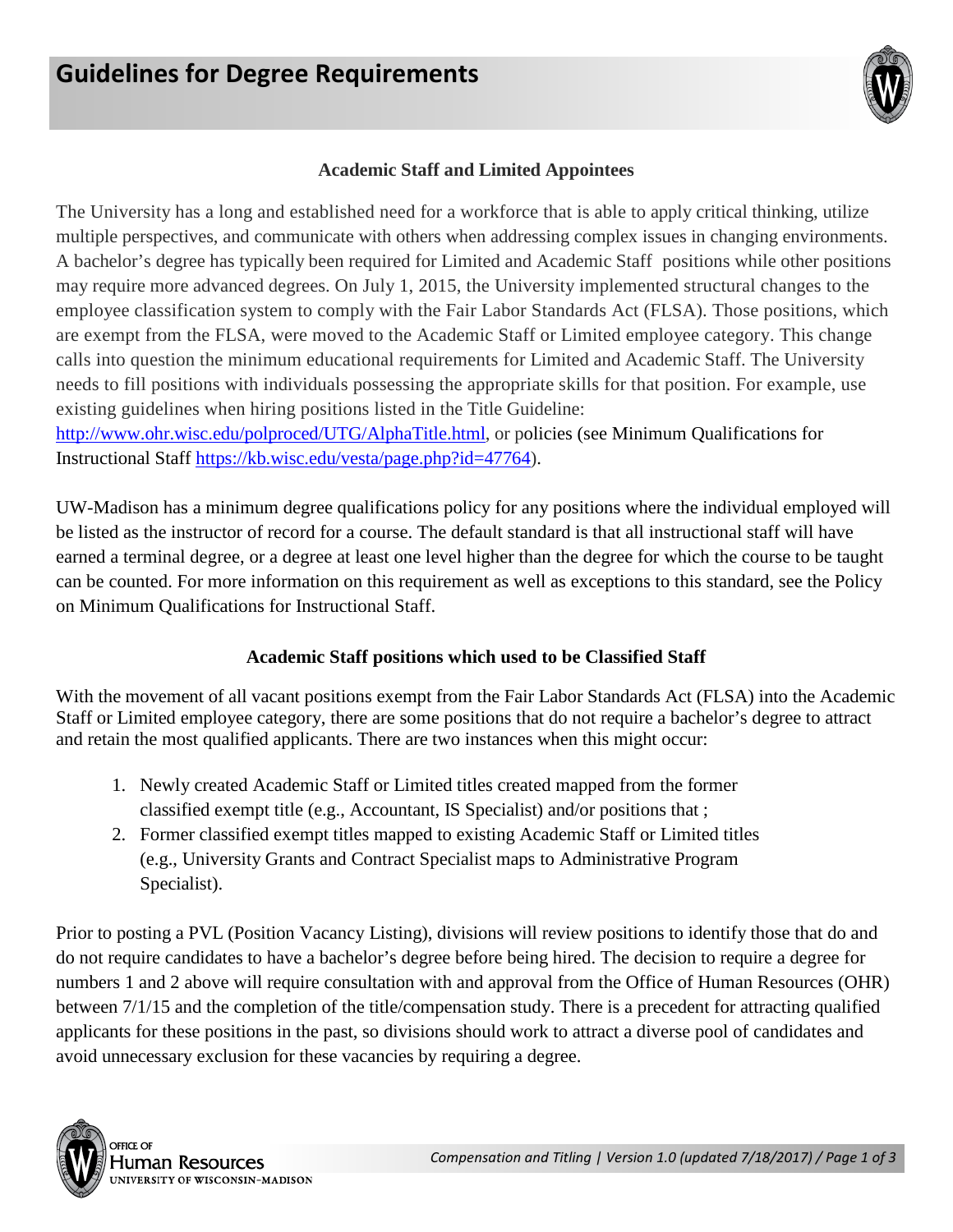# **Recruitment for New or Existing Limited and Academic Staff positions**

Divisions are encouraged to review positions prior to posting to identify those that do and do not require candidates to have a bachelor's degree before being hired. New or existing academic staff positions may not require a bachelor's degree for the following reasons: history of past recruitment issues with a position (Including the lack of a diverse applicant pool or failed searches); alternate credentialing available in a specific field; and work involves working with special populations or community organizations. Additional information regarding degree requirements for visas and advanced degree requirements can be found later in this document. If a hiring unit determines that a bachelor's degree will not be required for recruiting a new or existing Academic Staff or Limited position, the unit needs to include language for degree exception in the PVL when submitted for review.

#### **Position Vacancy Listing**

# **1) Positions Requiring Bachelor's Degrees**

The degree requirement listed on the PVL will be used in determining if an applicant meets the minimum qualifications for the position. If a bachelor's degree is listed as a requirement, then an applicant must have a bachelor's degree to be qualified.

#### **2) Positions Not Requiring Bachelor's Degrees**

If a hiring unit determines that a bachelor's degree is not required the "degree specialization" section on the PVL must be written to identify the minimum years of relevant work experience and any other credentials required to be eligible for the position in lieu of a bachelor's degree. If a hiring unit wants to modify the PVL to change the bachelor's degree requirement after the position is posted, the unit must work with OHR to re-post the position for a period of time that is consistent with OHR guidelines.

Sample PVL language for degree exception in exchange for experience includes:

(Note: This is entered in the QUALS Tab):

# **Degree Specialization**:

- Bachelor's degree is preferred.
- A Bachelor's degree is not required for this position. Please refer to the minimum years relevant work experience and/or credentials" section below for more information on position requirements.
- In lieu of Bachelor's degree, an Associate's degree and the following minimum credentials are required: (To be defined by the hiring unit prior to the search)

# **Minimum Years Relevant Work Experience and/or Credentials**:

- Position requires X years of experience for appointment at the associate level.
- X years of applicable\* experience is equal to 1 year of university-level study. A minimum of X years of applicable experience is required for this position.

\*Applicable or relevant experience can be defined by the hiring unit, and should be determined before the search begins.

#### **3) Positions Requiring Advanced Degrees**

For Academic Staff positions that are identified in the UTG as requiring an advanced degree (e.g., Scientist), we will continue to expect that candidates meet the minimum degree requirement. If extraordinary circumstances exist, the division may consider recruiting for one of these positions without requiring an advanced degree. In